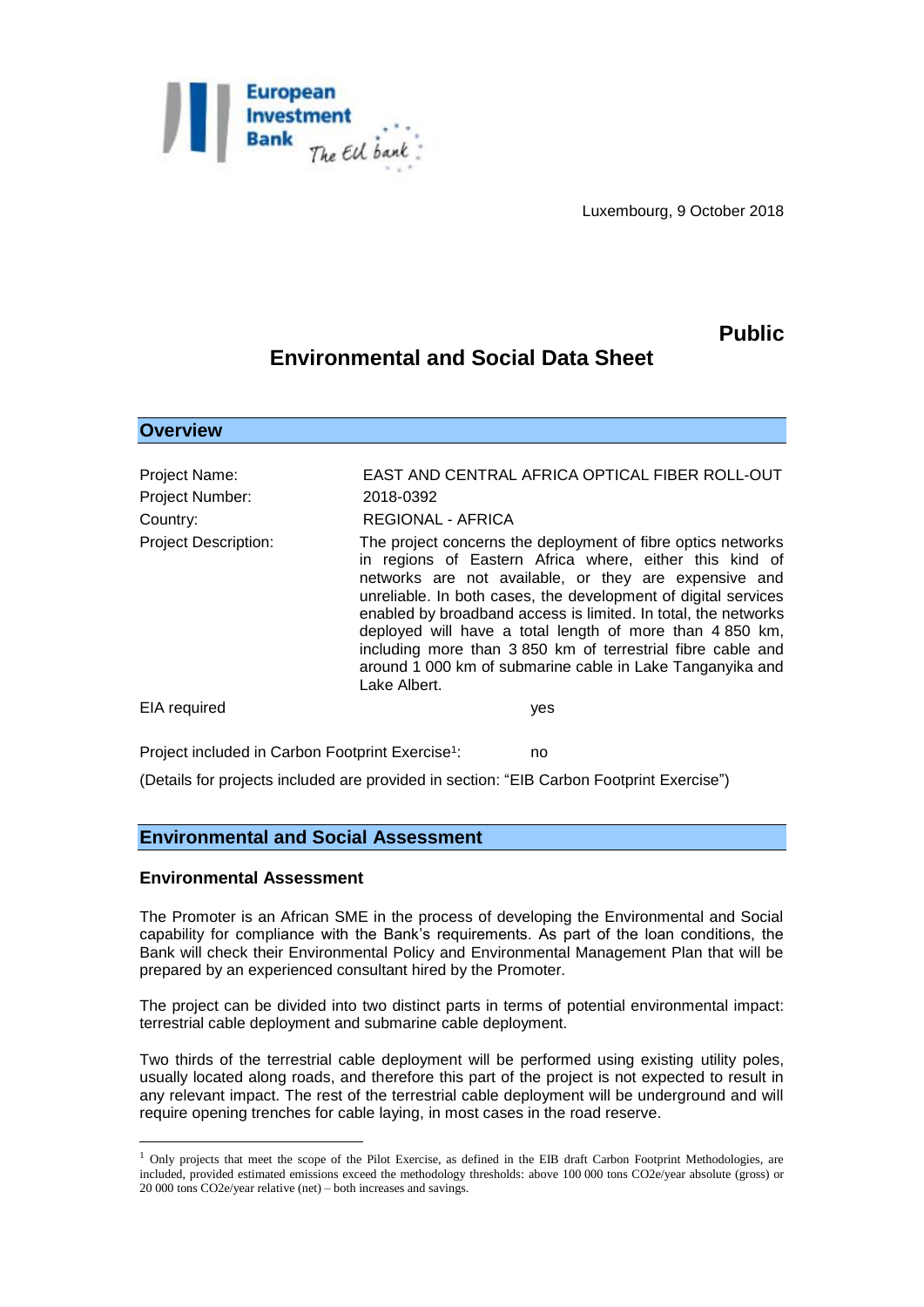

Luxembourg, 9 October 2018

There are no relevant air or water emissions or pollution during the fibre construction activities. All land is reinstated to its original state. The promoter will also make sure that all construction debris like duct pieces, warning tape pieces and cement bags are removed from site. Therefore, potential impacts are also limited and will be mitigated by application of best practices in design and installation. In conclusion, together with the mitigation measures, the environmental impact of the terrestrial cable deployment part of the project is expected to be minor. However, a recent amendment to Kenyan environmental legislation (Environmental Management and Coordination Act of 1999, amended in 2016) requires an Environmental Impact Assessment (EIA) to be presented as part of the permitting process for this type of projects. The presentation of the EIA approved by the corresponding authority (NEMA or National Environmental Management Authority) will be a condition for the disbursements related to the concerned cable segment. It is still unclear at this stage of the project whether environmental authorities in other countries (Rwanda, Uganda, Eastern DRC and Zambia) will also require EIAs to provide the licenses to deploy the fibre cable. The analysis of the applicable legislation and the presentation of the corresponding EIAs approved by the relevant authorities, if it was confirmed that they were required, will be a condition for the disbursements related to the concerned cable segments.

With respect to the submarine cable parts of the project, potential environmental impacts are mainly related to the landings of the cable on the shores of the lake and the connection and construction of the landing stations. The final project design is still under preparation, but the promoter plans to avoid any ecological sensitive areas, as well as large ship anchoring and trawling fishing areas for the cable's protection. Although at this stage of the project it is not clear yet whether the authorities require an EIA for providing the permits to deploy the cable and build the landing stations, the EIB has requested the promoter to prepare EIAs for these segments of the cable. The presentation of the final project design as well as the EIAs approved by all the relevant authorities (if required by those authorities) will be a condition for the disbursements related to the concerned submarine cable segments.

### **Social Assessment**

The promoter outsources most of labour-intensive activities on the field to external contractors. In their contracts, there is a requirement for the contractors to be compliant with the national labour laws and applicable laws on occupational health and safety, as well as the promoter's policies on these matters. All contractors are required to take insurance for their employees/workers and provide proof of this. Pole climbers are accredited climbers and are always equipped with all necessary personal protective gear. The utility companies that own the poles perform regular audits to verify compliance with these requirements. Every morning before commencement of work, a safety meeting is held for all crewmembers.

#### **Public Consultation and Stakeholder Engagement**

As mentioned, the cable construction works have a low potential impact and do not take long, as the typical speed of deployment is around 4 km per day. Nevertheless, before the construction of a particular segment of the cable, the promoter's contractor informs all concerned authorities in the area of its proposed works. The local communities are also informed and educated about the intended works of the company, and the promoter negotiates compensations for landowners and other people affected by the construction. In most cases, this process is not mandatory, as the promoter has previously obtained all the necessary permits from the road authority for the construction works in the road reserve.